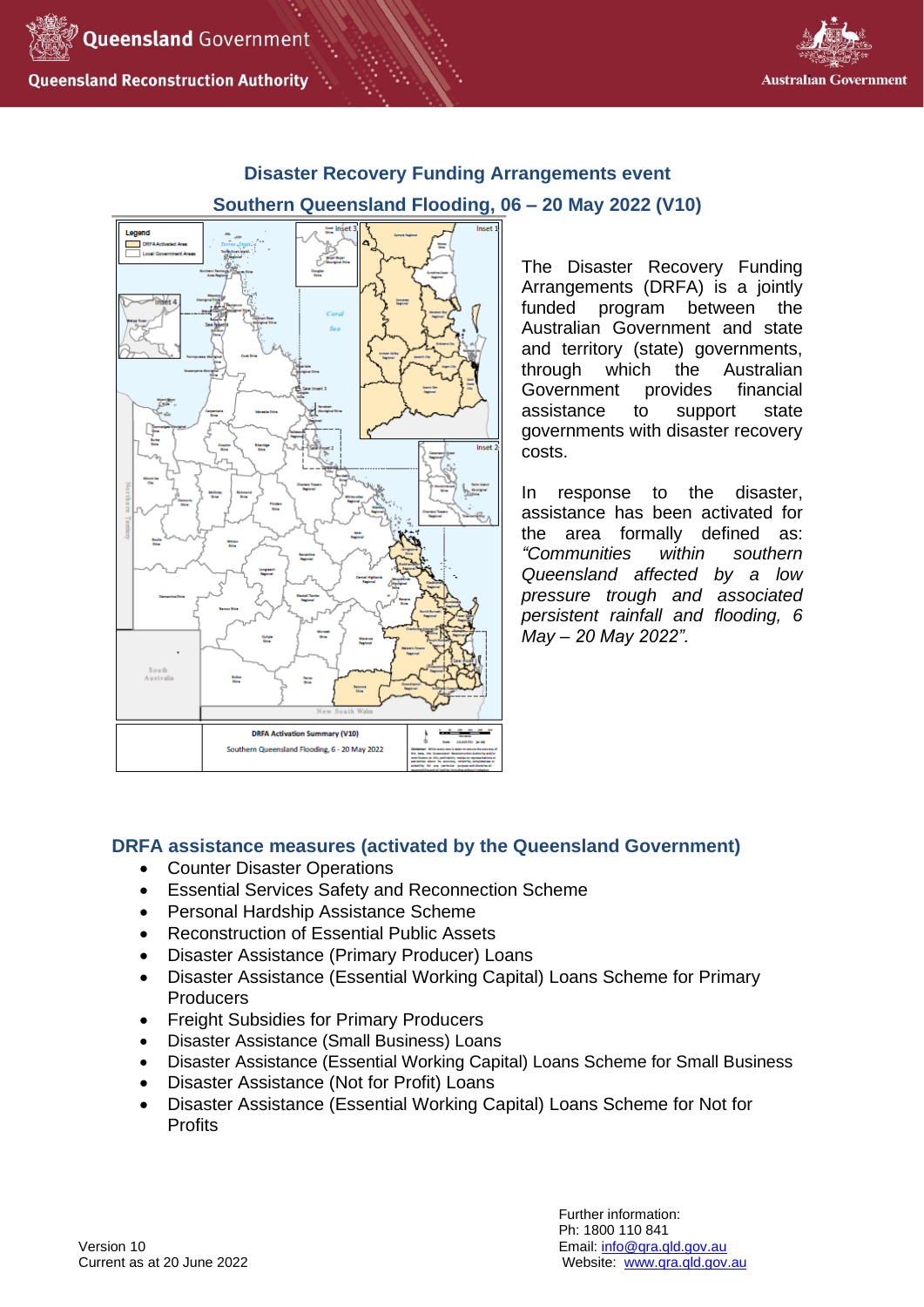

# **Queensland Reconstruction Authority**



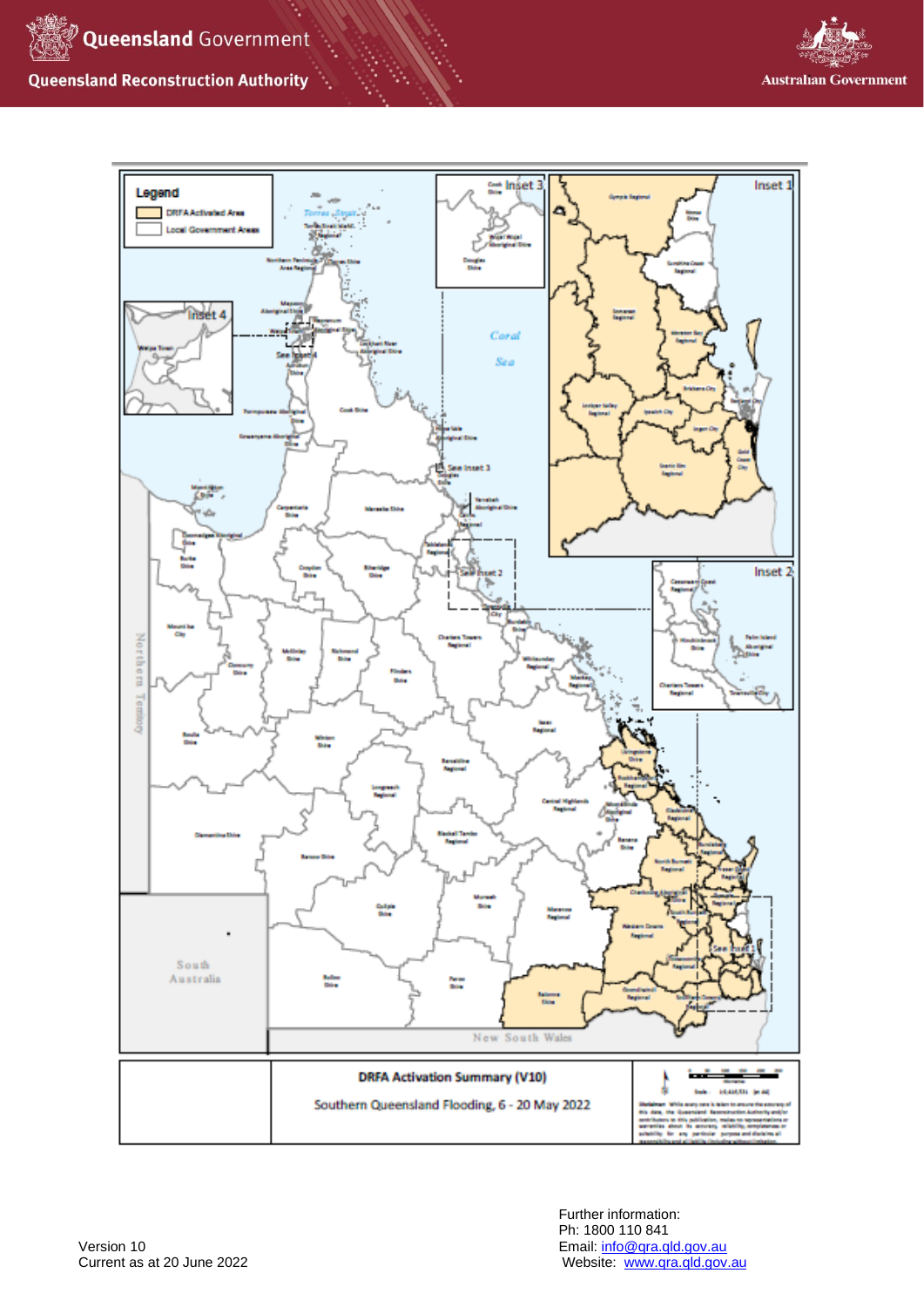

Queensland Government

Queensland Reconstruction Authority



| <b>Local Government</b><br>Area                        | <b>Counter</b><br><b>Disaster</b><br><b>Operations</b> | <b>Essential</b><br><b>Services</b><br><b>Safety and</b><br><b>Reconnection</b><br><b>Scheme</b> | <b>Personal</b><br><b>Hardship</b><br><b>Assistance</b><br><b>Scheme</b> | <b>Reconstruction</b><br>of Essential<br><b>Public Assets</b> | Freight<br><b>Subsidies</b><br>for<br>Primary<br><b>Producers</b> | <b>Disaster</b><br><b>Assistance</b><br>(Primary<br>Producers)<br><b>Loans</b> | <b>Disaster</b><br><b>Assistance</b><br>(Essential<br>Working<br><b>Capital) Loans</b><br><b>Scheme for</b><br><b>Primary</b><br><b>Producers</b> | <b>Disaster</b><br><b>Assistance</b><br>(Small<br><b>Business)</b><br>Loans | <b>Disaster</b><br><b>Assistance</b><br>(Essential<br><b>Working</b><br>Capital)<br>Loans<br><b>Scheme for</b><br><b>Small</b><br><b>Business</b> | <b>Disaster</b><br><b>Assistance</b><br>(Not for<br>Profit) | <b>Disaster</b><br><b>Assistance</b><br>(Essential<br><b>Working</b><br>Capital)<br>Loans<br><b>Scheme</b><br>for Not for<br><b>Profit</b> |
|--------------------------------------------------------|--------------------------------------------------------|--------------------------------------------------------------------------------------------------|--------------------------------------------------------------------------|---------------------------------------------------------------|-------------------------------------------------------------------|--------------------------------------------------------------------------------|---------------------------------------------------------------------------------------------------------------------------------------------------|-----------------------------------------------------------------------------|---------------------------------------------------------------------------------------------------------------------------------------------------|-------------------------------------------------------------|--------------------------------------------------------------------------------------------------------------------------------------------|
| <b>Balonne Shire</b><br>Council                        | 02/06/22                                               |                                                                                                  |                                                                          | 02/06/22                                                      |                                                                   |                                                                                |                                                                                                                                                   | 02/06/22                                                                    | 02/06/22                                                                                                                                          | 02/06/22                                                    | 17/06/22                                                                                                                                   |
| <b>Brisbane City</b><br>Council                        | 13/05/22                                               |                                                                                                  |                                                                          |                                                               |                                                                   |                                                                                |                                                                                                                                                   |                                                                             |                                                                                                                                                   |                                                             |                                                                                                                                            |
| Bundaberg<br>Regional<br>Council                       | 26/05/22                                               |                                                                                                  |                                                                          | 26/05/22                                                      | 26/05/22                                                          | 26/05/22                                                                       | 26/05/22                                                                                                                                          |                                                                             |                                                                                                                                                   |                                                             |                                                                                                                                            |
| <b>Fraser Coast</b><br>Regional<br><b>Council City</b> | 13/05/22                                               |                                                                                                  |                                                                          | 26/05/22                                                      |                                                                   |                                                                                |                                                                                                                                                   |                                                                             |                                                                                                                                                   |                                                             |                                                                                                                                            |
| <b>Gold Coast</b><br><b>City Council</b>               | 13/05/22                                               |                                                                                                  |                                                                          | 02/06/22                                                      |                                                                   |                                                                                |                                                                                                                                                   |                                                                             |                                                                                                                                                   |                                                             |                                                                                                                                            |
| Gladstone<br>Regional<br>Council                       | 13/05/22                                               |                                                                                                  |                                                                          | 26/05/22                                                      |                                                                   |                                                                                |                                                                                                                                                   |                                                                             |                                                                                                                                                   |                                                             |                                                                                                                                            |
| Goondiwindi<br>Regional<br>Council                     | 17/06/22                                               |                                                                                                  |                                                                          | 17/06/22                                                      |                                                                   |                                                                                |                                                                                                                                                   |                                                                             |                                                                                                                                                   |                                                             |                                                                                                                                            |
| Gympie<br>Regional<br>Council                          | 13/05/22                                               |                                                                                                  |                                                                          | 26/05/22                                                      | 26/05/22                                                          | 26/05/22                                                                       | 26/05/22                                                                                                                                          | 27/05/22                                                                    | 27/05/22                                                                                                                                          | 02/06/22                                                    | 17/06/22                                                                                                                                   |
| Ipswich City<br>Council                                | 17/05/22                                               |                                                                                                  |                                                                          | 17/05/22                                                      |                                                                   |                                                                                |                                                                                                                                                   |                                                                             |                                                                                                                                                   |                                                             |                                                                                                                                            |
| Livingstone<br><b>Shire Council</b>                    | 27/05/22                                               |                                                                                                  |                                                                          | 27/05/22                                                      |                                                                   |                                                                                |                                                                                                                                                   |                                                                             |                                                                                                                                                   |                                                             |                                                                                                                                            |

Further information: Ph: 1800 110 841 Current as at 20 June 2022 **Website:** Website: [www.qra.qld.gov.au](http://www.qra.qld.gov.au/)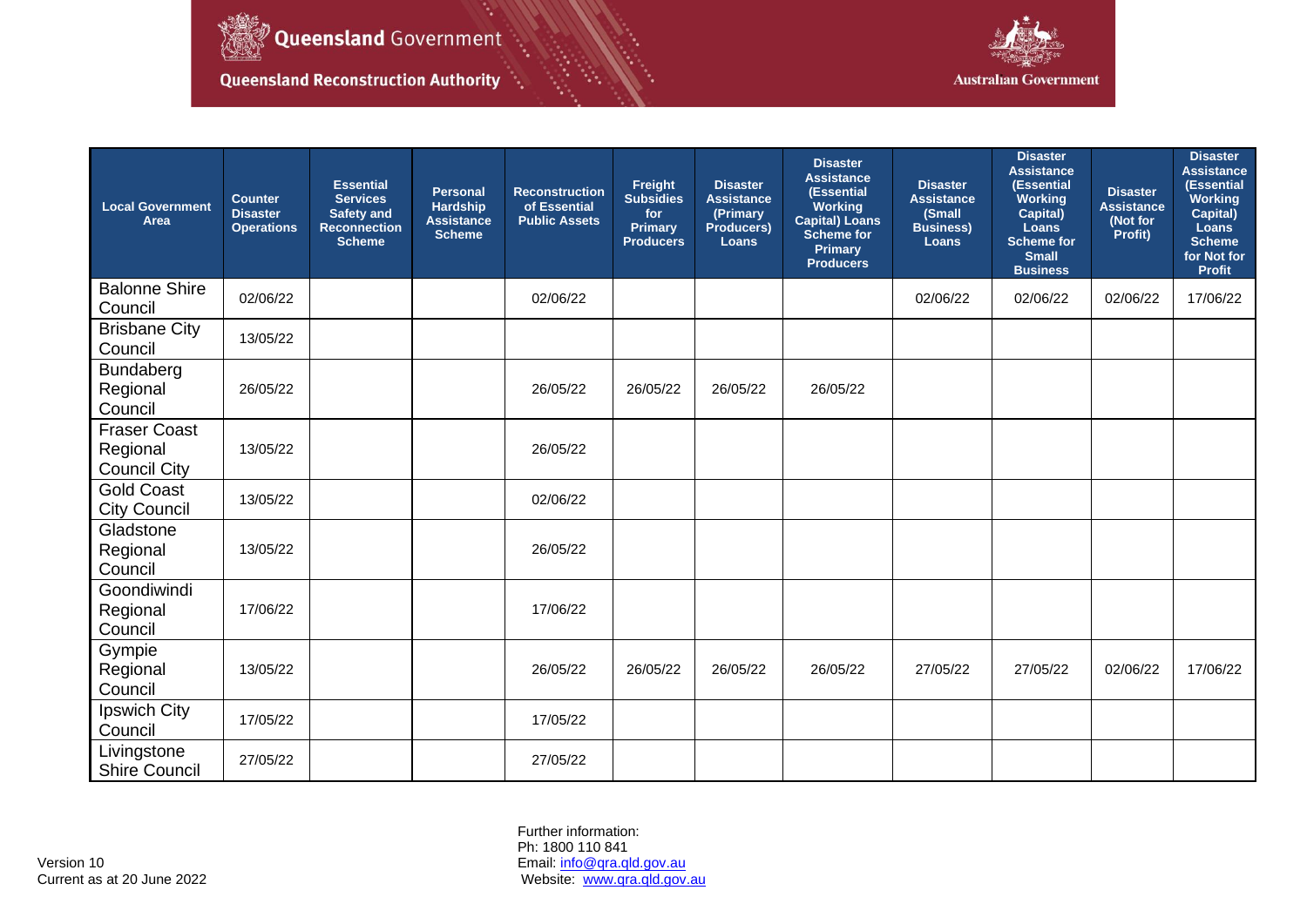

Queensland Government

Queensland Reconstruction Authority



| Lockyer Valley<br>Regional<br>Council           | 13/05/22 | 13/05/22   | 13/05/22   | 17/05/22 | 26/05/22 | 26/05/22 | 26/05/22 | 27/05/22 | 27/05/22 | 02/06/22 | 17/06/22 |
|-------------------------------------------------|----------|------------|------------|----------|----------|----------|----------|----------|----------|----------|----------|
| Logan City<br>Council                           | 13/05/22 |            |            |          |          |          |          |          |          |          |          |
| Moreton Bay<br>Regional<br>Council <sup>1</sup> | 13/05/22 | 14/05/22   | 14/05/22   |          | 26/05/22 | 26/05/22 | 26/05/22 | 02/06/22 | 02/06/22 | 02/06/22 | 17/06/22 |
| <b>North Burnett</b><br>Regional<br>Council     | 13/05/22 |            |            | 26/05/22 | 26/05/22 | 26/05/22 | 26/05/22 |          |          |          |          |
| Rockhampton<br>Regional<br>Council              | 27/05/22 |            |            | 27/05/22 |          |          |          |          |          |          |          |
| Scenic Rim<br>Regional<br>Council               | 20/05/22 |            |            | 20/05/22 | 26/05/22 | 26/05/22 | 26/05/22 |          |          |          |          |
| Somerset<br>Regional<br>Council <sup>1</sup>    | 20/05/22 | 02/06/2022 | 02/06/2022 | 20/05/22 | 26/05/22 | 26/05/22 | 26/05/22 | 27/05/22 | 27/05/22 | 02/06/22 | 17/06/22 |
| South Burnett<br>Regional<br>Council            | 13/05/22 |            |            | 26/05/22 | 26/05/22 | 26/05/22 | 26/05/22 |          |          |          |          |
| Southern<br>Downs<br>Regional<br>Council        | 13/05/22 | 13/05/22   | 13/05/22   | 17/05/22 | 26/05/22 | 26/05/22 | 26/05/22 | 27/05/22 | 27/05/22 | 02/06/22 | 17/06/22 |
| Toowoomba<br>Regional<br>Council                | 13/05/22 | 20/06/22   | 20/06/22   | 20/05/22 | 26/05/22 | 26/05/22 | 26/05/22 | 02/06/22 | 02/06/22 | 02/06/22 | 17/06/22 |
| Western<br>Downs                                | 26/05/22 | 17/05/22   | 17/05/22   | 26/05/22 | 26/05/22 | 26/05/22 | 26/05/22 | 27/05/22 | 27/05/22 | 02/06/22 | 17/06/22 |

Further information: Ph: 1800 110 841 Current as at 20 June 2022 **Website:** Website: [www.qra.qld.gov.au](http://www.qra.qld.gov.au/)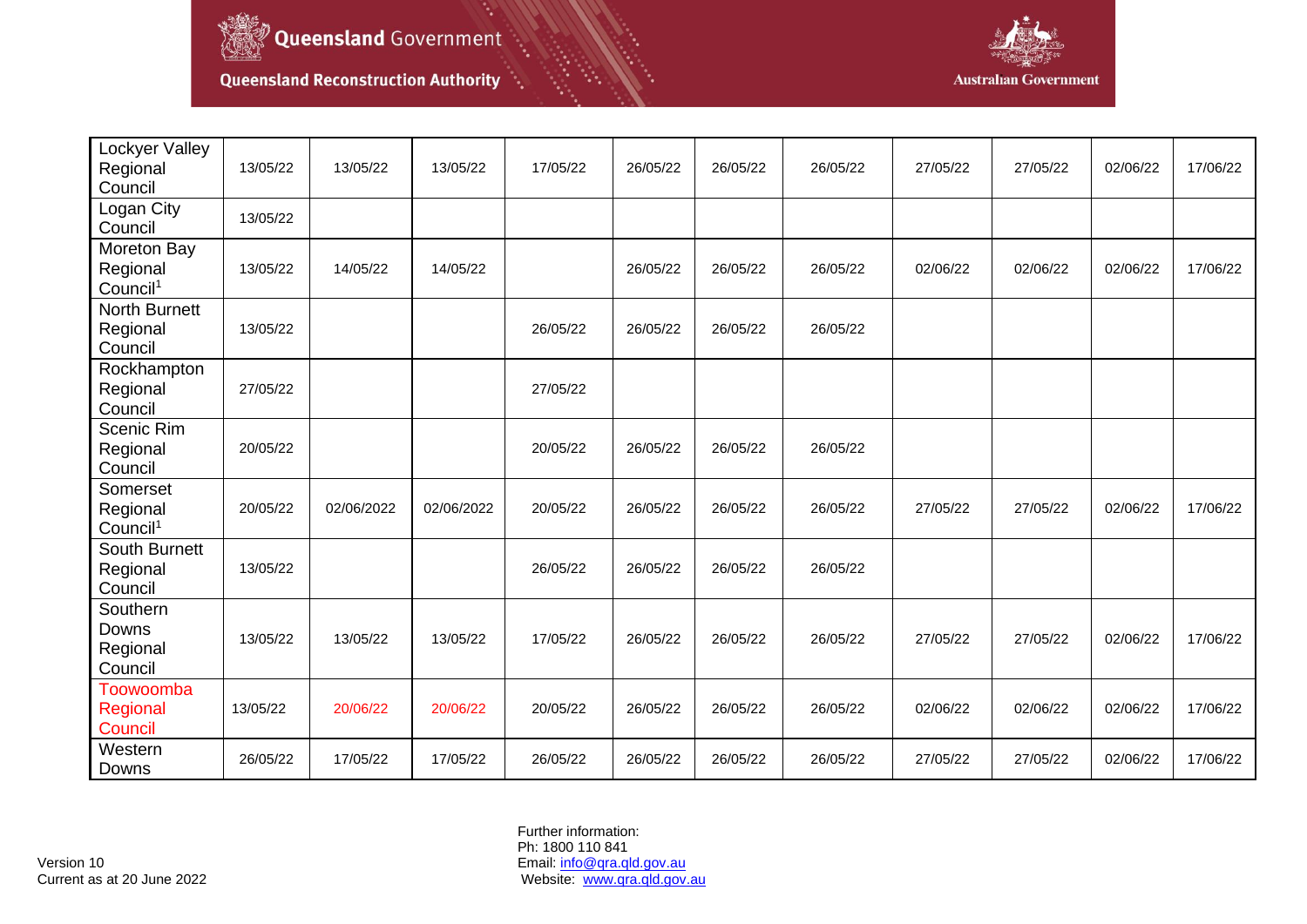

**Queensland Reconstruction Authority** 



| Regional                                                                                                                                                                                                  |  |  |  |  |  |  |  |  |  |  |  |
|-----------------------------------------------------------------------------------------------------------------------------------------------------------------------------------------------------------|--|--|--|--|--|--|--|--|--|--|--|
| .<br>Council'                                                                                                                                                                                             |  |  |  |  |  |  |  |  |  |  |  |
| I ESSRS for local government areas is I<br><u>d</u> private addresses and will not be published on the DCDHE w<br>The PHAS<br>and<br>; limited to specified areas and r<br>E website for privacy reasons. |  |  |  |  |  |  |  |  |  |  |  |

**V10 in Red**

Further information: Ph: 1800 110 841 Version 10<br>
Current as at 20 June 2022<br>
Current as at 20 June 2022<br>
Current as at 20 June 2022 Website: [www.qra.qld.gov.au](http://www.qra.qld.gov.au/)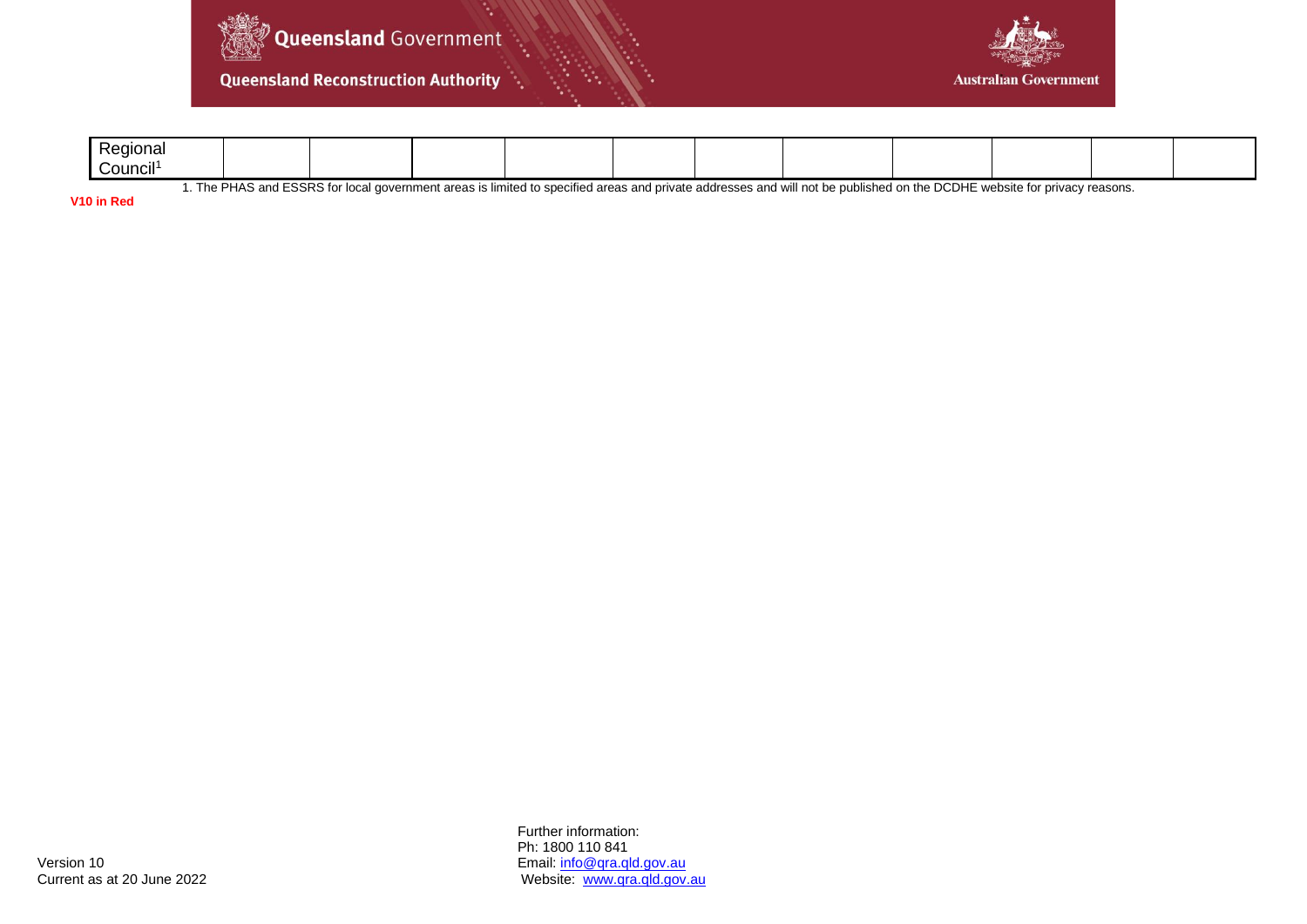



## **DRFA ASSISTANCE MEASURES ACTIVATED**

### *Personal Hardship Assistance Scheme*

To alleviate personal hardship and distress.

- **Emergency Hardship Assistance Grant** provides assistance as a contribution to support people directly impacted by an eligible disaster to meet their immediate essential needs for food, clothing, medical supplies or temporary accommodation.
- **Essential Services Hardship Assistance** provides assistance for people directly impacted by an eligible disaster to meet their immediate needs where they have experienced the loss of one or more essential services for more than five days.
- **Essential Household Contents Grant** provides a contribution towards replacing or repairing essential household contents, such as beds, linen and whitegoods that have been lost or damaged by an eligible disaster.
- **Structural Assistance Grant** provides a contribution towards repairs or replacement of a dwelling damaged by an eligible disaster, to return it to a safe, habitable and secure condition.

## *Essential Services Safety and Reconnection Scheme*

To assist residents with the inspection and reconnection of essential services that have been damaged by an eligible disaster. The scheme provides financial assistance to individuals and families as a contribution towards safety inspections of and repairs to residential essential services (i.e. electricity, gas, water and sewerage) damaged by an eligible disaster.

Contact Department of Communities, Housing and Digital Economy on 1800 173 349 or [www.chde.qld.gov.au](http://www.chde.qld.gov.au/)

#### *Assistance for state and local governments:*

#### *Counter Disaster Operations*

To assist local governments and state agencies to undertake activities that alleviate personal hardship and distress, address the immediate needs of individuals and protect the general public, immediately prior to, during or immediately after an eligible disaster.

Contact Queensland Reconstruction Authority on 1800 110 841 or [www.qra.qld.gov.au](http://www.qra.qld.gov.au/)

### *Reconstruction of Essential Public Assets (including Emergency Works and Immediate Reconstruction Works)*

**Emergency Works** 

To assist local and state governments to undertake urgent activities necessary following an eligible disaster to temporarily restore an eligible essential public asset to enable it to operate/be operated at an acceptable level of efficiency to support the immediate recovery of a community.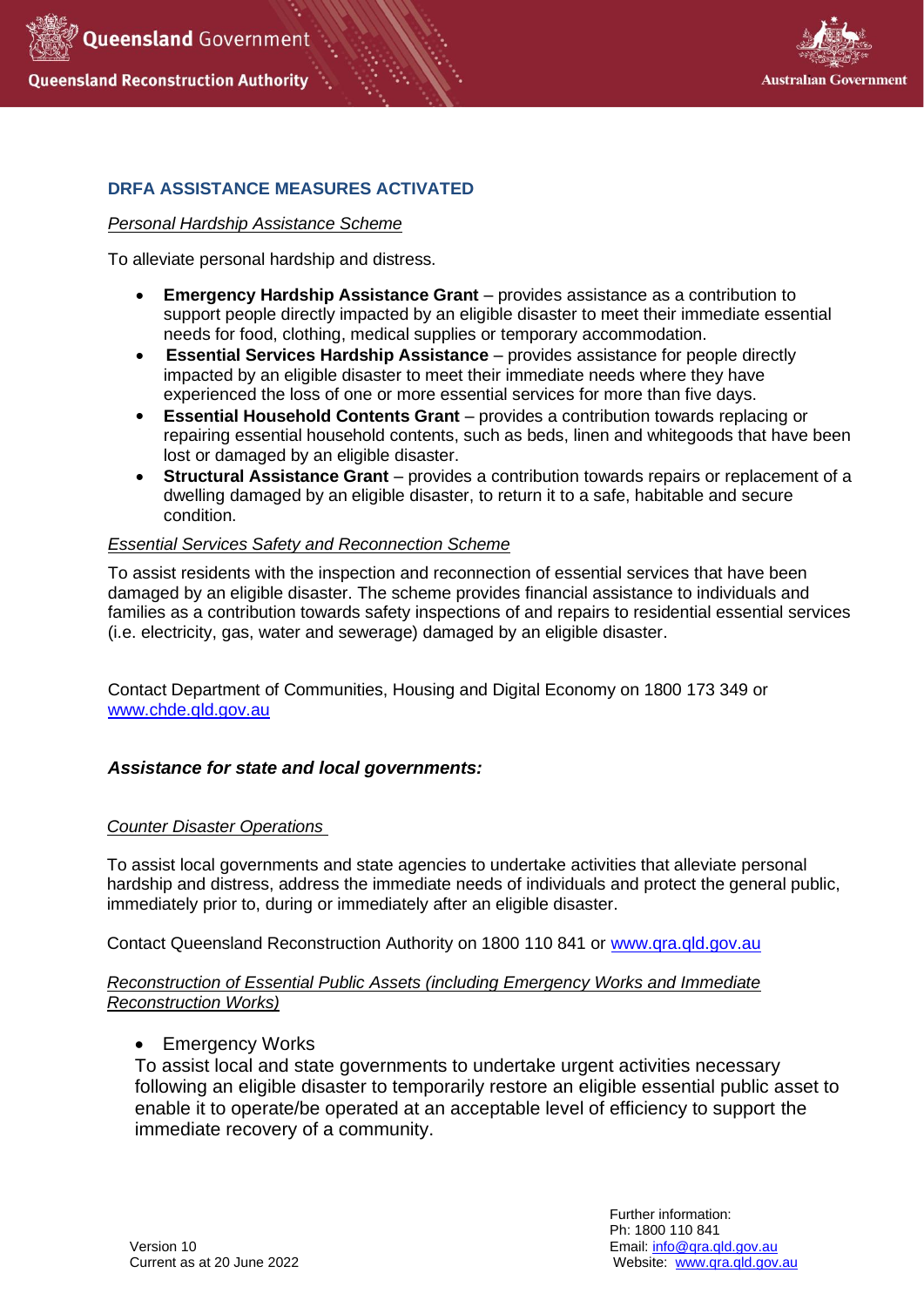



• Immediate Reconstruction Works

To assist local and state governments to immediately and permanently reconstruct damaged essential public assets to pre-disaster function immediately after the eligible disaster.

• Reconstruction of Essential Public Assets:

To assist local and state governments to reconstruct damaged essential public assets to pre-disaster function.

Contact Queensland Reconstruction Authority on 1800 110 841 or [www.qra.qld.gov.au](http://www.qra.qld.gov.au/)

## *Assistance for primary producers:*

## *Disaster Assistance (Primary Producer) Loans*

Concessional interest rate loans to assist primary producers whose assets have been significantly damaged by an eligible disaster, to recover and return to viable operations.

*Disaster Assistance (Essential Working Capital) Loans Scheme for Primary Producer* Concessional interest rate loans to primary producers who have suffered a significant loss of income as a result of an eligible disaster by providing the essential working capital required to continue business operations.

Contact Queensland Rural and Industry Development Authority on 1800 623 946 or www.qrida.qld.gov.au

## *Freight Subsidies for Primary Producer*

To assist primary producers impacted by an eligible disaster with the transport of livestock, fodder or water for livestock, building, fencing equipment or machinery to the primary producer's home property.

Contact Department of Agriculture and Fisheries on 13 25 23 or [www.daf.qld.gov.au](http://www.daf.qld.gov.au/)

## *Assistance for small business:*

#### *Disaster Assistance (Small Business) Loans*

Concessional interest rate loans to assist small businesses whose assets have been significantly damaged by an eligible disaster, to recover and return to viable operations.

*Disaster Assistance (Essential Working Capital) Loans Scheme for Small Business* Concessional interest rate loans to small businesses who have suffered a significant loss of income as a result of an eligible disaster by providing the essential working capital required to continue business operations.

Contact Queensland Rural and Industry Development Authority on 1800 623 946 or www.qrida.qld.gov.au